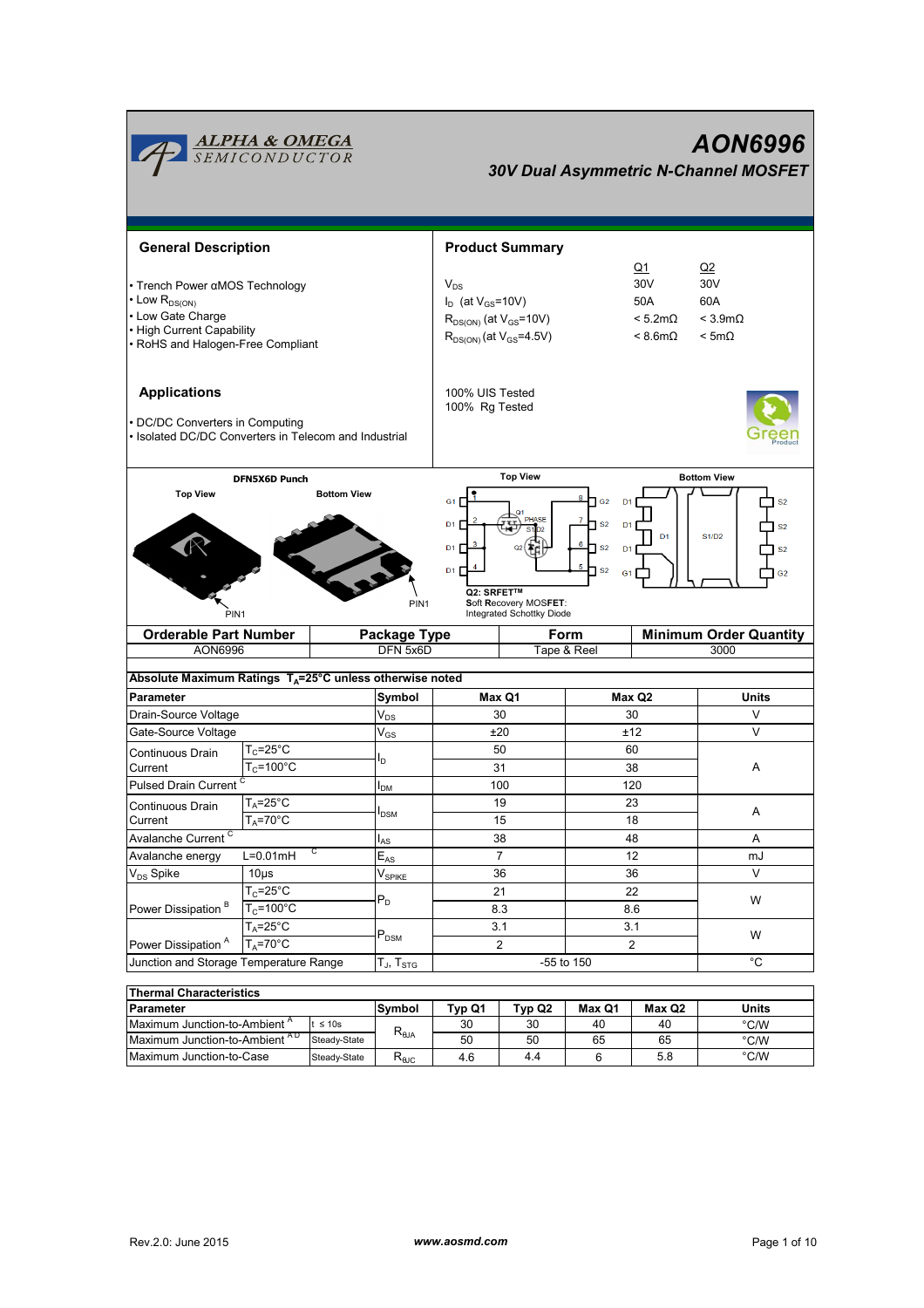

#### **Q1 Electrical Characteristics (TJ=25°C unless otherwise noted)**

| Symbol                                  | Parameter                             | <b>Conditions</b>                                                                                         |                     | Min | <b>Typ</b> | <b>Max</b> | <b>Units</b> |  |  |  |  |  |
|-----------------------------------------|---------------------------------------|-----------------------------------------------------------------------------------------------------------|---------------------|-----|------------|------------|--------------|--|--|--|--|--|
| <b>STATIC PARAMETERS</b>                |                                       |                                                                                                           |                     |     |            |            |              |  |  |  |  |  |
| BV <sub>DSS</sub>                       | Drain-Source Breakdown Voltage        | ID=250µA, VGS=0V                                                                                          |                     | 30  |            |            | $\vee$       |  |  |  |  |  |
| $I_{DSS}$                               | Zero Gate Voltage Drain Current       | $V_{DS}$ =30V, $V_{GS}$ =0V                                                                               |                     |     |            | 1          |              |  |  |  |  |  |
|                                         |                                       |                                                                                                           | $T_J = 55^{\circ}C$ |     |            | 5          | μA           |  |  |  |  |  |
| $I_{GSS}$                               | Gate-Body leakage current             | $V_{DS}$ =0V, $V_{GS}$ = $\pm$ 20V                                                                        |                     |     |            | ±100       | nA           |  |  |  |  |  |
| $\mathsf{V}_{\mathsf{GS}(\mathsf{th})}$ | Gate Threshold Voltage                | $V_{DS} = V_{GS} I_D = 250 \mu A$                                                                         |                     | 1.4 | 1.8        | 2.2        | V            |  |  |  |  |  |
| $R_{DS(ON)}$                            | Static Drain-Source On-Resistance     | $V_{GS} = 10V, I_D = 20A$                                                                                 |                     |     | 4.3        | 5.2        | $m\Omega$    |  |  |  |  |  |
|                                         |                                       |                                                                                                           | $T_i = 125$ °C      |     | 6.3        | 7.6        |              |  |  |  |  |  |
|                                         |                                       | $V_{GS} = 4.5V, I_D = 20A$                                                                                |                     |     | 6.8        | 8.6        | $m\Omega$    |  |  |  |  |  |
| $g_{FS}$                                | <b>Forward Transconductance</b>       | $V_{DS}$ =5V, $I_D$ =20A                                                                                  |                     |     | 67         |            | S            |  |  |  |  |  |
| $V_{SD}$                                | Diode Forward Voltage                 | $I_S = 1A$ , $V_{GS} = 0V$                                                                                |                     |     | 0.71       | 1          | V            |  |  |  |  |  |
| $I_{\rm S}$                             | Maximum Body-Diode Continuous Current |                                                                                                           |                     |     |            | 20         | A            |  |  |  |  |  |
|                                         | <b>DYNAMIC PARAMETERS</b>             |                                                                                                           |                     |     |            |            |              |  |  |  |  |  |
| $C_{\hbox{\tiny lss}}$                  | Input Capacitance                     | $V_{GS}$ =0V, $V_{DS}$ =15V, f=1MHz                                                                       |                     |     | 820        |            | pF           |  |  |  |  |  |
| $C_{\rm oss}$                           | <b>Output Capacitance</b>             |                                                                                                           |                     |     | 340        |            | рF           |  |  |  |  |  |
| $\mathbf{C}_{\text{rss}}$               | Reverse Transfer Capacitance          |                                                                                                           |                     |     | 40         |            | рF           |  |  |  |  |  |
| R <sub>g</sub>                          | Gate resistance                       | $f = 1$ MHz                                                                                               |                     | 0.6 | 1.2        | 1.8        | Ω            |  |  |  |  |  |
|                                         | <b>SWITCHING PARAMETERS</b>           |                                                                                                           |                     |     |            |            |              |  |  |  |  |  |
| Q <sub>a</sub> (10V)                    | <b>Total Gate Charge</b>              | $V_{GS}$ =10V, $V_{DS}$ =15V, $I_D$ =20A                                                                  |                     |     | 13         |            | nC           |  |  |  |  |  |
| $Q_g(4.5V)$                             | <b>Total Gate Charge</b>              |                                                                                                           |                     |     | 6.1        |            | nC           |  |  |  |  |  |
| $Q_{gs}$                                | Gate Source Charge                    |                                                                                                           |                     |     | 2          |            | nC           |  |  |  |  |  |
| $\mathsf{Q}_{\underline{\mathsf{gd}}}$  | Gate Drain Charge                     |                                                                                                           |                     |     | 2.4        |            | nC           |  |  |  |  |  |
| $t_{D(0n)}$                             | Turn-On DelayTime                     | $V_{\text{gs}}$ =10V, V <sub>DS</sub> =15V, R <sub>L</sub> =0.75 $\Omega$ ,<br>$R_{\text{GFN}} = 3\Omega$ |                     |     | 6.5        |            | ns           |  |  |  |  |  |
| $t_r$                                   | Turn-On Rise Time                     |                                                                                                           |                     |     | 16.5       |            | ns           |  |  |  |  |  |
| $t_{D(off)}$                            | Turn-Off DelayTime                    |                                                                                                           |                     |     | 17         |            | ns           |  |  |  |  |  |
| $\mathbf{t}_\text{f}$                   | <b>Turn-Off Fall Time</b>             |                                                                                                           |                     |     | 2.5        |            | ns           |  |  |  |  |  |
| $\mathfrak{t}_{\mathfrak{m}}$           | Body Diode Reverse Recovery Time      | $I_F$ =20A, dl/dt=500A/ $\mu$ s                                                                           |                     |     | 11         |            | ns           |  |  |  |  |  |
| $Q_{rr}$                                | Body Diode Reverse Recovery Charge    | $I_F = 20A$ , dl/dt=500A/us                                                                               |                     |     | 19         |            | nC           |  |  |  |  |  |

A. The value of  $R_{\theta JA}$  is measured with the device mounted on 1in<sup>2</sup> FR-4 board with 2oz. Copper, in a still air environment with T<sub>A</sub> =25°C. The Power dissipation P<sub>DSM</sub> is based on R <sub>θJA</sub> t≤ 10s and the maximum allowed junction temperature of 150°C. The value in any given application depends on

the user's specific board design.<br>B. The power dissipation P<sub>D</sub> is based on T<sub>J(MAX)</sub>=150° C, using junction-to-case thermal resistance, and is more useful in setting the upper<br>dissipation limit for cases where additional

D. The  $R_{\theta J\Delta}$  is the sum of the thermal impedance from junction to case  $R_{\theta JC}$  and case to ambient.

E. The static characteristics in Figures 1 to 6 are obtained using <300us pulses, duty cycle 0.5% max.

F. These curves are based on the junction-to-case thermal impedance which is measured with the device mounted to a large heatsink, assuming a maximum junction temperature of  $T_{J(MAX)}$ =150°C. The SOA curve provides a single pulse rating.

G. The maximum current rating is package limited.

H. These tests are performed with the device mounted on 1 in<sup>2</sup> FR-4 board with 2oz. Copper, in a still air environment with T<sub>A</sub>=25°C.

THIS PRODUCT HAS BEEN DESIGNED AND QUALIFIED FOR THE CONSUMER MARKET. APPLICATIONS OR USES AS CRITICAL COMPONENTS IN LIFE SUPPORT DEVICES OR SYSTEMS ARE NOT AUTHORIZED. AOS DOES NOT ASSUME ANY LIABILITY ARISING OUT OF SUCH APPLICATIONS OR USES OF ITS PRODUCTS. AOS RESERVES THE RIGHT TO IMPROVE PRODUCT DESIGN, FUNCTIONS AND RELIABILITY WITHOUT NOTICE.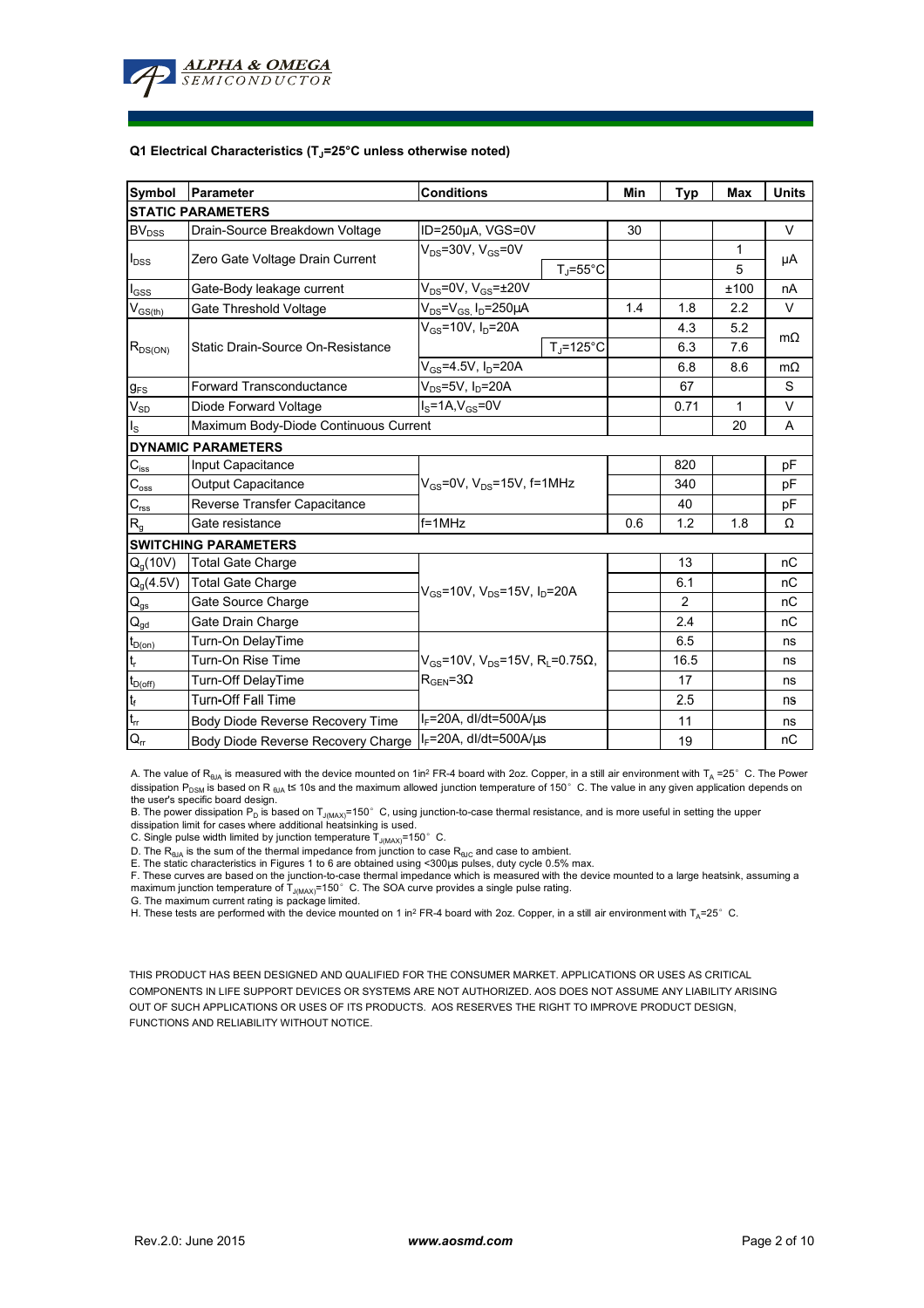**ALPHA & OMEGA SEMICONDUCTOR** 

## **TYPICAL ELECTRICAL AND THERMAL CHARACTERISTICS**

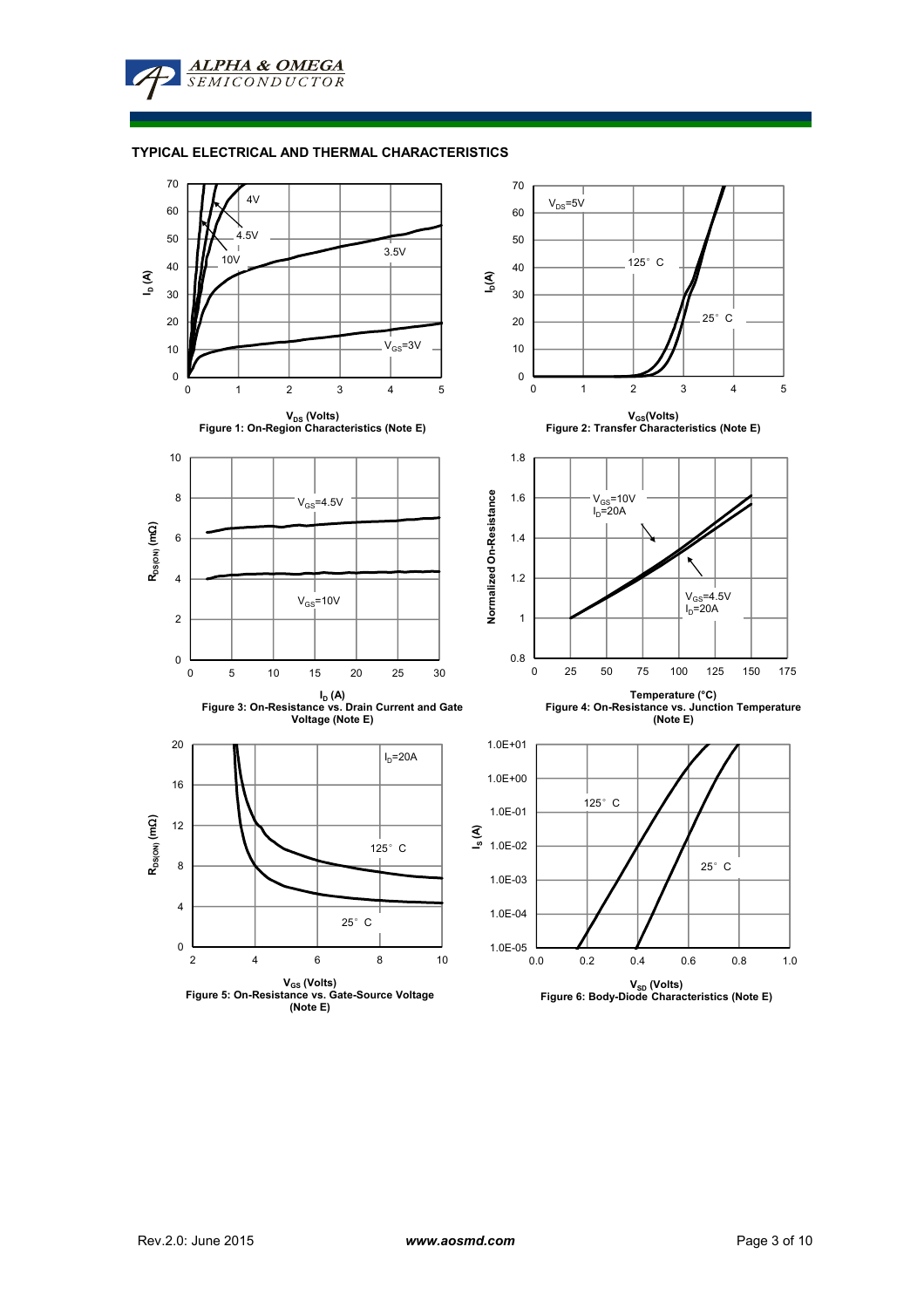

## **TYPICAL ELECTRICAL AND THERMAL CHARACTERISTICS**



**Pulse Width (s) Figure 11: Normalized Maximum Transient Thermal Impedance (Note F)**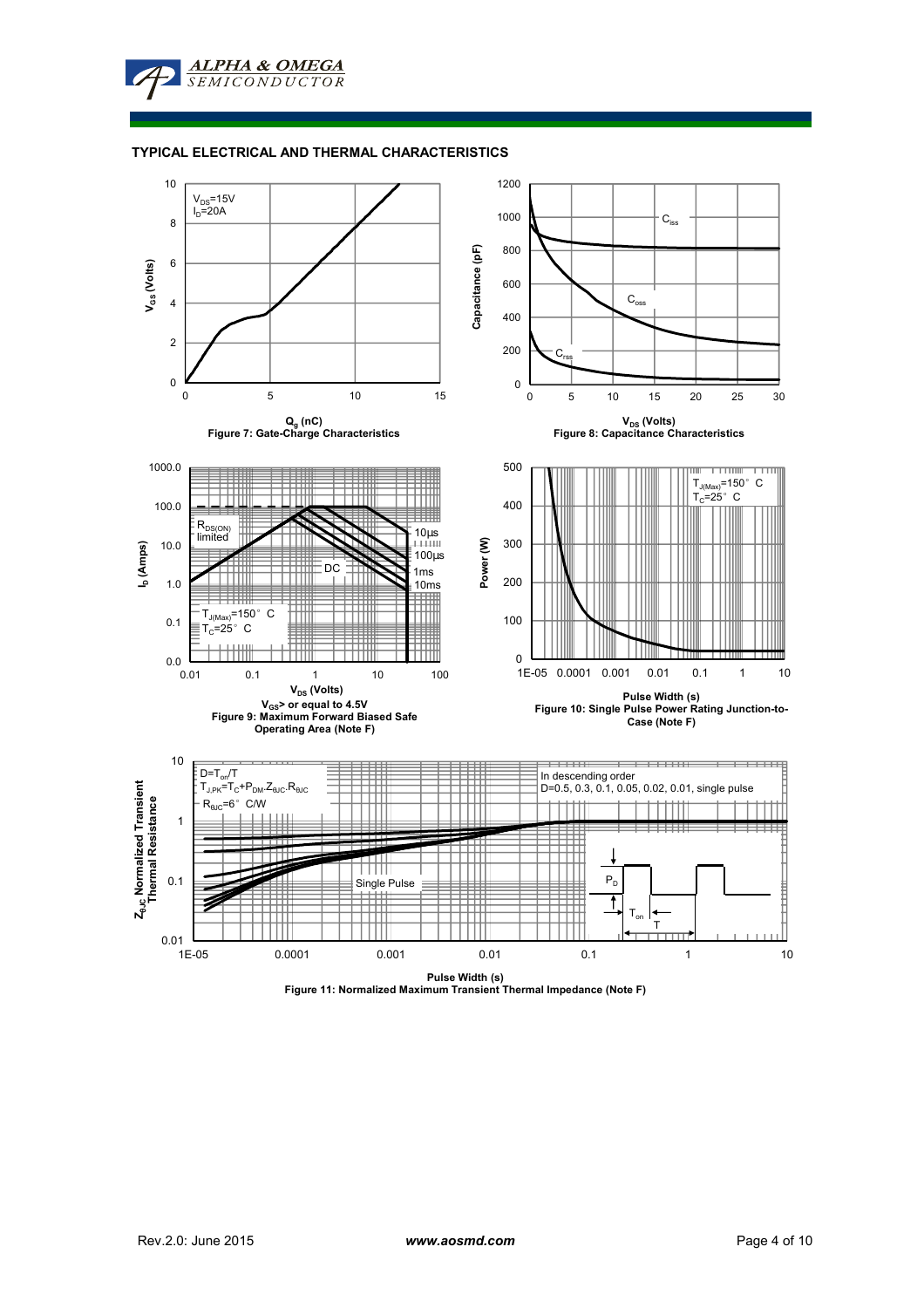

# **TYPICAL ELECTRICAL AND THERMAL CHARACTERISTICS**







**Pulse Width (s) Figure 15: Normalized Maximum Transient Thermal Impedance (Note H)**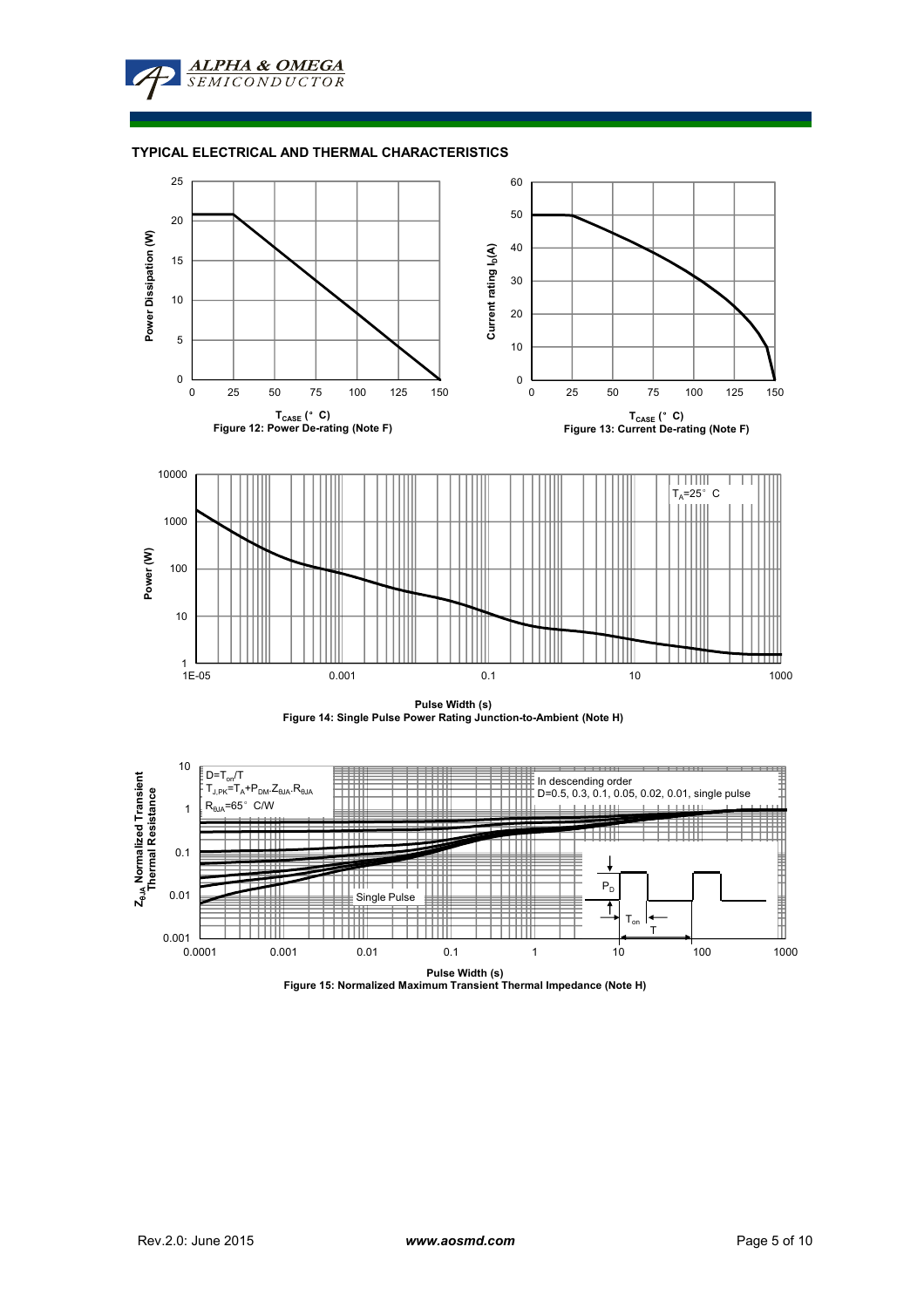

#### **Q2 Electrical Characteristics (TJ=25°C unless otherwise noted)**

| Symbol                                  | Parameter                             | <b>Conditions</b>                                                                                         |                     | Min | <b>Typ</b> | <b>Max</b> | <b>Units</b> |  |  |  |  |  |
|-----------------------------------------|---------------------------------------|-----------------------------------------------------------------------------------------------------------|---------------------|-----|------------|------------|--------------|--|--|--|--|--|
| <b>STATIC PARAMETERS</b>                |                                       |                                                                                                           |                     |     |            |            |              |  |  |  |  |  |
| BV <sub>DSS</sub>                       | Drain-Source Breakdown Voltage        | $I_D$ =10mA, $V_{GS}$ =0V                                                                                 |                     | 30  |            |            | $\vee$       |  |  |  |  |  |
| $I_{DSS}$                               | Zero Gate Voltage Drain Current       | $V_{DS}$ =30V, $V_{GS}$ =0V                                                                               |                     |     |            | 0.5        |              |  |  |  |  |  |
|                                         |                                       |                                                                                                           | $T_J = 55^{\circ}C$ |     |            | 100        | mA           |  |  |  |  |  |
| $I_{GSS}$                               | Gate-Body leakage current             | $V_{DS}$ =0V, $V_{GS}$ = $\pm$ 12V                                                                        |                     |     |            | ±100       | nA           |  |  |  |  |  |
| $\mathsf{V}_{\mathsf{GS}(\mathsf{th})}$ | Gate Threshold Voltage                | $V_{DS} = V_{GS} I_D = 250 \mu A$                                                                         |                     | 1.1 | 1.5        | 1.9        | V            |  |  |  |  |  |
| $R_{DS(ON)}$                            | Static Drain-Source On-Resistance     | $V_{GS} = 10V, I_D = 20A$                                                                                 |                     |     | 3.2        | 3.9        | $m\Omega$    |  |  |  |  |  |
|                                         |                                       |                                                                                                           | $T_i = 125$ °C      |     | 4.6        | 5.6        |              |  |  |  |  |  |
|                                         |                                       | $V_{GS} = 4.5V, I_D = 20A$                                                                                |                     |     | 4          | 5          | $m\Omega$    |  |  |  |  |  |
| $g_{FS}$                                | <b>Forward Transconductance</b>       | $V_{DS}$ =5V, $I_D$ =20A                                                                                  |                     |     | 125        |            | S            |  |  |  |  |  |
| $V_{SD}$                                | Diode Forward Voltage                 | $I_S = 1A, V_{GS} = 0V$                                                                                   |                     |     | 0.53       | 0.7        | V            |  |  |  |  |  |
| $I_{\rm S}$                             | Maximum Body-Diode Continuous Current |                                                                                                           |                     |     |            | 30         | A            |  |  |  |  |  |
|                                         | <b>DYNAMIC PARAMETERS</b>             |                                                                                                           |                     |     |            |            |              |  |  |  |  |  |
| $C_{\mathsf{iss}}$                      | Input Capacitance                     | $V_{GS}$ =0V, $V_{DS}$ =15V, f=1MHz                                                                       |                     |     | 1350       |            | pF           |  |  |  |  |  |
| $C_{\rm oss}$                           | <b>Output Capacitance</b>             |                                                                                                           |                     |     | 450        |            | рF           |  |  |  |  |  |
| $\mathbf{C}_{\text{rss}}$               | Reverse Transfer Capacitance          |                                                                                                           |                     |     | 60         |            | рF           |  |  |  |  |  |
| $R_{g}$                                 | Gate resistance                       | $f = 1$ MHz                                                                                               |                     | 0.9 | 1.8        | 2.7        | Ω            |  |  |  |  |  |
|                                         | <b>SWITCHING PARAMETERS</b>           |                                                                                                           |                     |     |            |            |              |  |  |  |  |  |
| Q <sub>a</sub> (10V)                    | <b>Total Gate Charge</b>              | $V_{GS}$ =10V, $V_{DS}$ =15V, $I_D$ =20A                                                                  |                     |     | 23         |            | nC           |  |  |  |  |  |
| $Q_g(4.5V)$                             | <b>Total Gate Charge</b>              |                                                                                                           |                     |     | 10.5       |            | nC           |  |  |  |  |  |
| $Q_{gs}$                                | Gate Source Charge                    |                                                                                                           |                     |     | 4          |            | nC           |  |  |  |  |  |
| $\mathsf{Q}_{\underline{\mathsf{gd}}}$  | Gate Drain Charge                     |                                                                                                           |                     |     | 3          |            | nC           |  |  |  |  |  |
| $t_{D(0n)}$                             | Turn-On DelayTime                     | $V_{\text{gs}}$ =10V, V <sub>DS</sub> =15V, R <sub>L</sub> =0.75 $\Omega$ ,<br>$R_{\text{GFN}} = 3\Omega$ |                     |     | 6.5        |            | ns           |  |  |  |  |  |
| $t_r$                                   | Turn-On Rise Time                     |                                                                                                           |                     |     | 2.5        |            | ns           |  |  |  |  |  |
| $t_{D(off)}$                            | Turn-Off DelayTime                    |                                                                                                           |                     |     | 26         |            | ns           |  |  |  |  |  |
| $\mathbf{t}_\text{f}$                   | <b>Turn-Off Fall Time</b>             |                                                                                                           |                     |     | 3.5        |            | ns           |  |  |  |  |  |
| $\mathfrak{t}_{\mathfrak{m}}$           | Body Diode Reverse Recovery Time      | $I_F$ =20A, dl/dt=500A/ $\mu$ s                                                                           |                     |     | 13         |            | ns           |  |  |  |  |  |
| $Q_{rr}$                                | Body Diode Reverse Recovery Charge    | $I_F = 20A$ , dl/dt=500A/us                                                                               |                     |     | 22         |            | nC           |  |  |  |  |  |

A. The value of  $R_{\theta JA}$  is measured with the device mounted on 1in<sup>2</sup> FR-4 board with 2oz. Copper, in a still air environment with T<sub>A</sub> =25°C. The Power dissipation P<sub>DSM</sub> is based on R <sub>θJA</sub> t≤ 10s and the maximum allowed junction temperature of 150°C. The value in any given application depends on

the user's specific board design.<br>B. The power dissipation P<sub>D</sub> is based on T<sub>J(MAX)</sub>=150° C, using junction-to-case thermal resistance, and is more useful in setting the upper<br>dissipation limit for cases where additional

D. The  $R_{\theta J\Delta}$  is the sum of the thermal impedance from junction to case  $R_{\theta JC}$  and case to ambient.

E. The static characteristics in Figures 1 to 6 are obtained using <300us pulses, duty cycle 0.5% max.

F. These curves are based on the junction-to-case thermal impedance which is measured with the device mounted to a large heatsink, assuming a maximum junction temperature of  $T_{J(MAX)}$ =150°C. The SOA curve provides a single pulse rating.

G. The maximum current rating is package limited.

H. These tests are performed with the device mounted on 1 in<sup>2</sup> FR-4 board with 2oz. Copper, in a still air environment with T<sub>A</sub>=25°C.

THIS PRODUCT HAS BEEN DESIGNED AND QUALIFIED FOR THE CONSUMER MARKET. APPLICATIONS OR USES AS CRITICAL COMPONENTS IN LIFE SUPPORT DEVICES OR SYSTEMS ARE NOT AUTHORIZED. AOS DOES NOT ASSUME ANY LIABILITY ARISING OUT OF SUCH APPLICATIONS OR USES OF ITS PRODUCTS. AOS RESERVES THE RIGHT TO IMPROVE PRODUCT DESIGN, FUNCTIONS AND RELIABILITY WITHOUT NOTICE.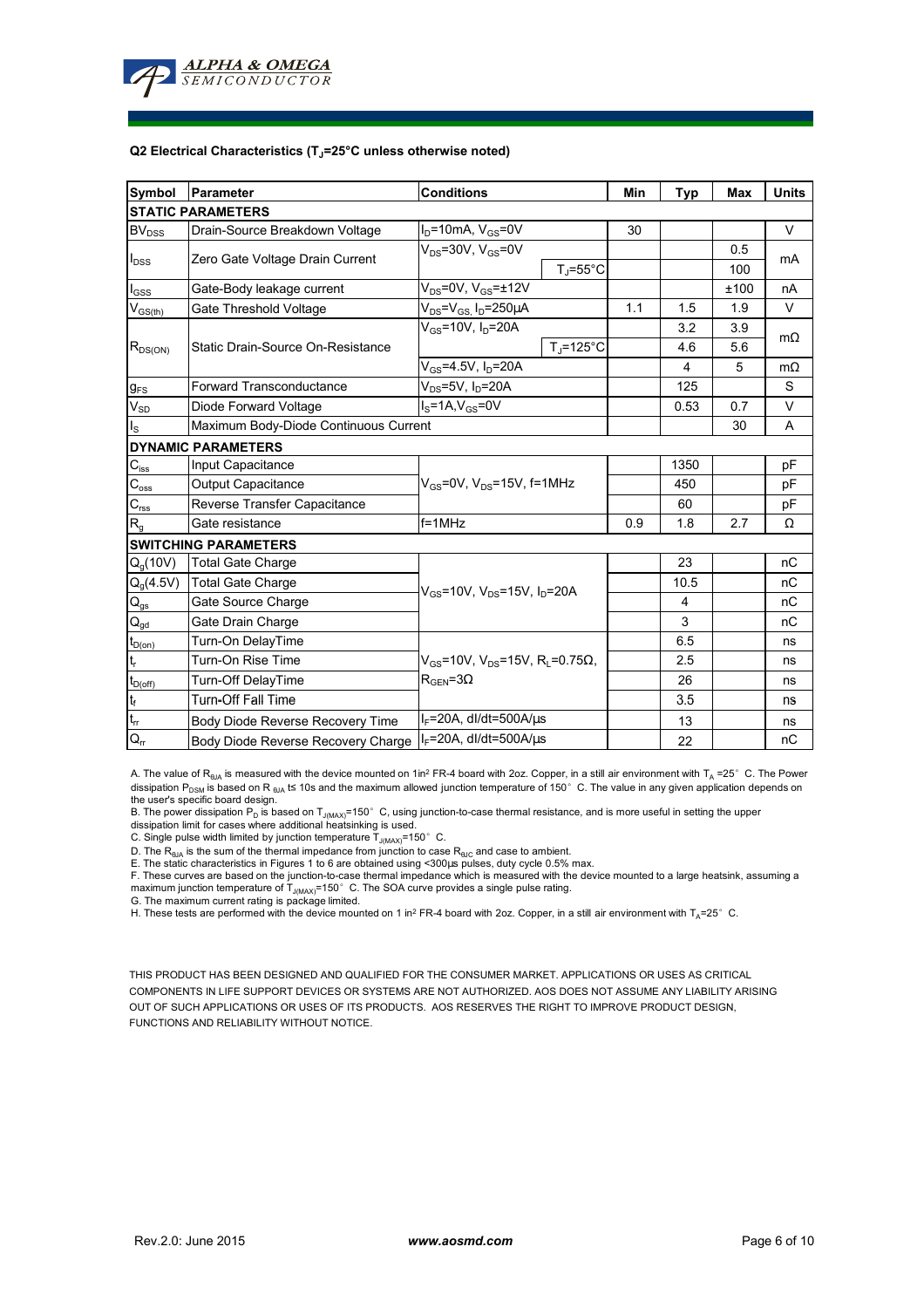**ALPHA & OMEGA SEMICONDUCTOR** 

## **TYPICAL ELECTRICAL AND THERMAL CHARACTERISTICS**

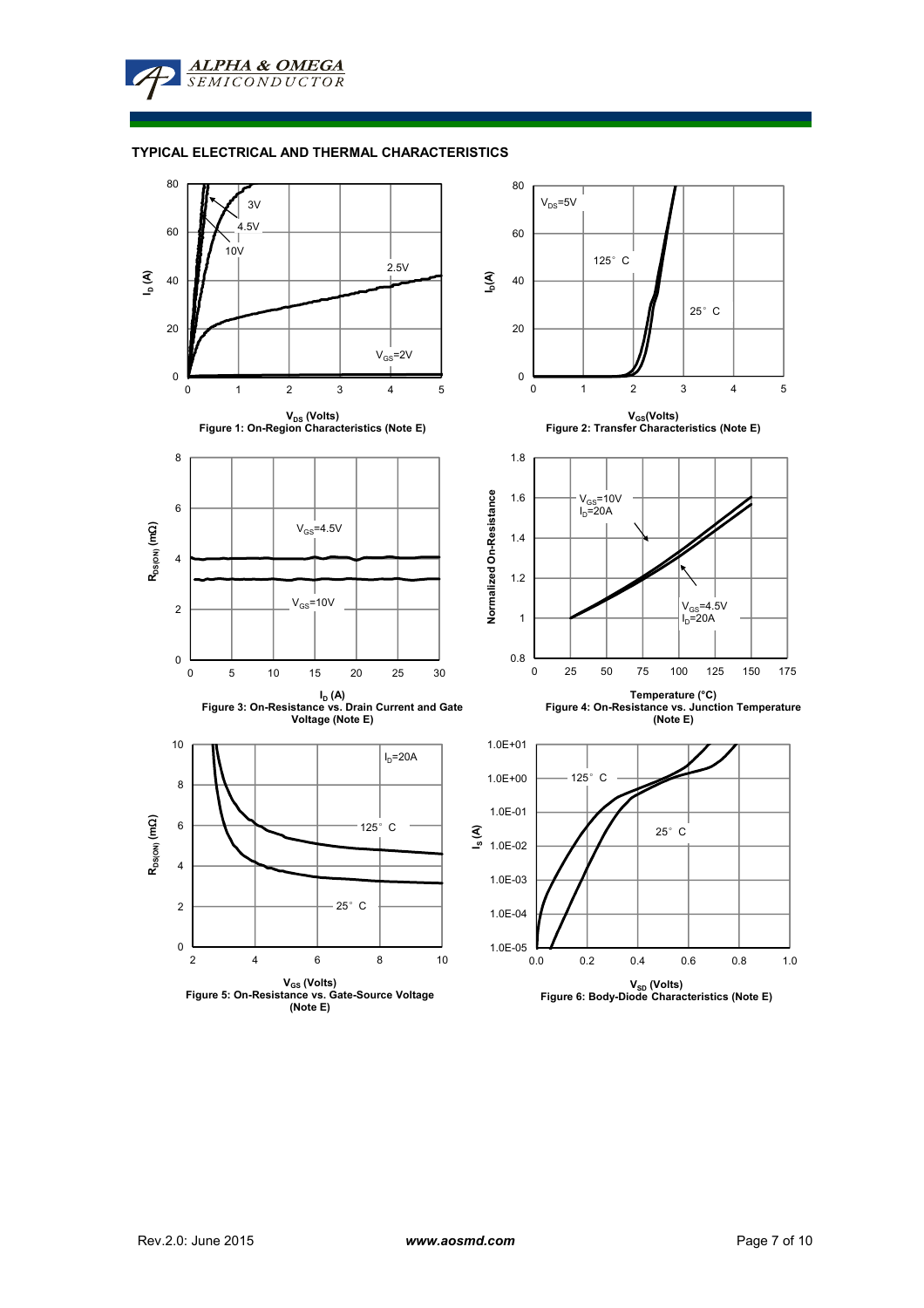**ALPHA & OMEGA SEMICONDUCTOR** 

#### **TYPICAL ELECTRICAL AND THERMAL CHARACTERISTICS**



**Pulse Width (s) Figure 11: Normalized Maximum Transient Thermal Impedance (Note F)**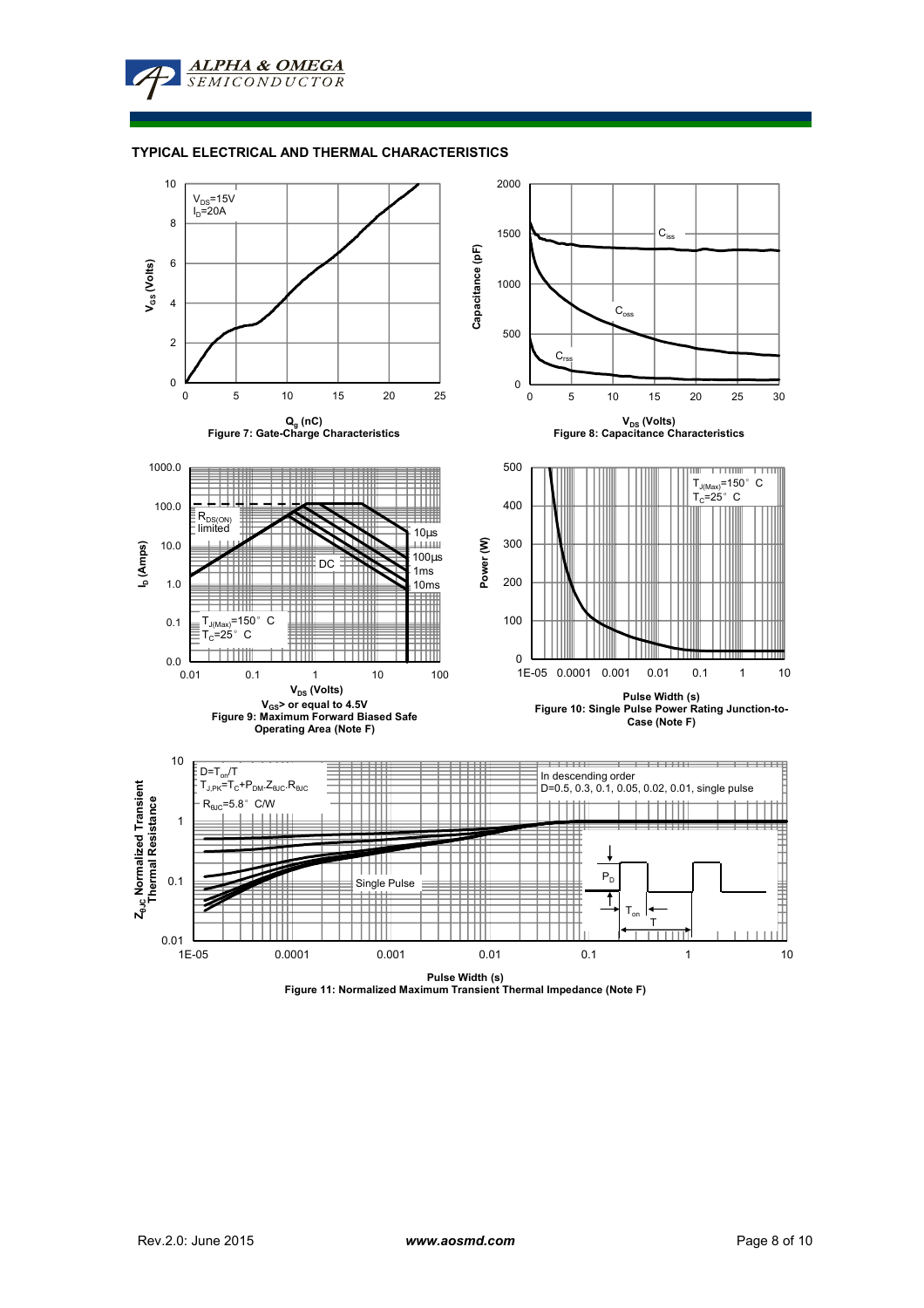

# **TYPICAL ELECTRICAL AND THERMAL CHARACTERISTICS**





**Pulse Width (s) Figure 15: Normalized Maximum Transient Thermal Impedance (Note H)**